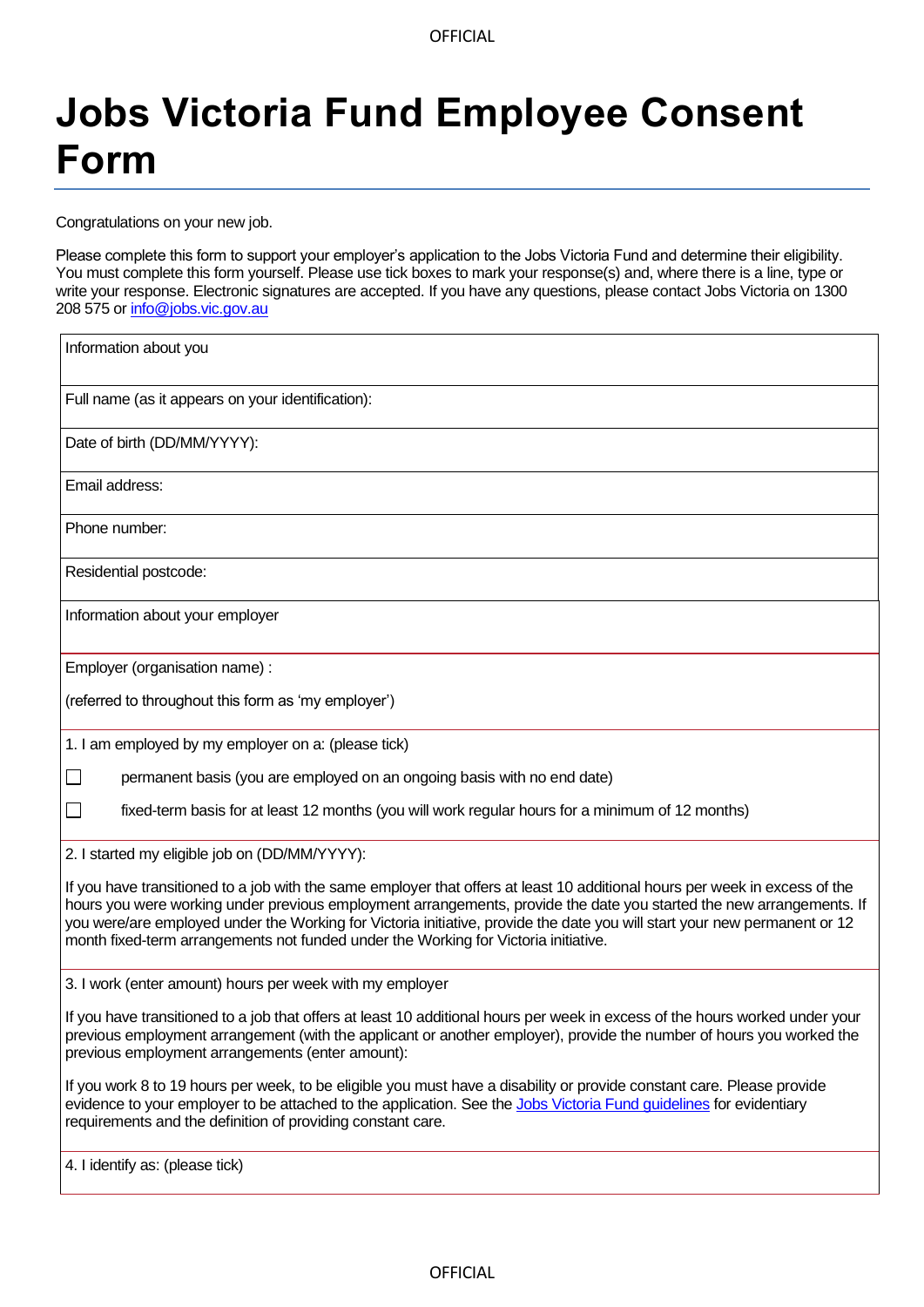OFFICIAL

|                                                                                                                                                                                                                                                                                            | a woman                                                                                |  |
|--------------------------------------------------------------------------------------------------------------------------------------------------------------------------------------------------------------------------------------------------------------------------------------------|----------------------------------------------------------------------------------------|--|
|                                                                                                                                                                                                                                                                                            | a man                                                                                  |  |
|                                                                                                                                                                                                                                                                                            | self-described                                                                         |  |
|                                                                                                                                                                                                                                                                                            | I prefer not to say                                                                    |  |
| 5. I identify as: (tick all options that apply)                                                                                                                                                                                                                                            |                                                                                        |  |
| $\Box$                                                                                                                                                                                                                                                                                     | an Aboriginal and/or Torres Strait Islander person                                     |  |
| $\mathcal{L}_{\mathcal{A}}$                                                                                                                                                                                                                                                                | a jobseeker registered with a Jobs Victoria Mentor service*                            |  |
| $\Box$                                                                                                                                                                                                                                                                                     | Jobs Victoria Mentor service provider name:                                            |  |
| $\Box$                                                                                                                                                                                                                                                                                     | a long-term unemployed person (unemployed for six months or more)                      |  |
|                                                                                                                                                                                                                                                                                            | a newly arrived migrant from non-English speaking background**                         |  |
|                                                                                                                                                                                                                                                                                            | a woman aged 45 years and over                                                         |  |
| $\Box$                                                                                                                                                                                                                                                                                     | a person seeking asylum or a refugee                                                   |  |
| $\Box$                                                                                                                                                                                                                                                                                     | a person with disability                                                               |  |
|                                                                                                                                                                                                                                                                                            | a single parent                                                                        |  |
|                                                                                                                                                                                                                                                                                            | a veteran                                                                              |  |
|                                                                                                                                                                                                                                                                                            | a man or person who does not identify as a woman aged 45 years and over                |  |
|                                                                                                                                                                                                                                                                                            | a young person aged under 25                                                           |  |
|                                                                                                                                                                                                                                                                                            | a person previously or currently employed under the Working for Victoria initiative*** |  |
|                                                                                                                                                                                                                                                                                            | Name of Working for Victoria employer:                                                 |  |
| * Jobs Victoria Mentors are organisations that receive funding through Jobs Victoria to deliver employment services on<br>behalf of the Victorian Government. For further information see: https://jobs.vic.gov.au/about-jobs-victoria/our-<br>programs/jobs-victoria-employment-services. |                                                                                        |  |
| ** People who have arrived in Australia during the past four years from a non-English speaking background and who also<br>meet the Jobs Victoria Fund residency eligibility criteria.                                                                                                      |                                                                                        |  |
| *** The \$500 million Working for Victoria initiative helped Victorian jobseekers find work and employers find workers. This<br>included people who had lost their jobs and businesses who need workers due to the impacts of coronavirus (COVID-19)<br>pandemic.                          |                                                                                        |  |
| 6. I: (please tick)                                                                                                                                                                                                                                                                        |                                                                                        |  |
|                                                                                                                                                                                                                                                                                            | am an Australian citizen                                                               |  |
|                                                                                                                                                                                                                                                                                            | hold a permanent resident visa with work entitlements                                  |  |
|                                                                                                                                                                                                                                                                                            | hold an Australian temporary work visa                                                 |  |
|                                                                                                                                                                                                                                                                                            | hold a student visa and I am enrolled in an eligible course of study in Australia      |  |
| $\overline{\phantom{a}}$                                                                                                                                                                                                                                                                   | hold an Australian refugee and humanitarian visa with work entitlements                |  |
| 7. I have provided my employer with a copy of the following identification (only one form of identification is required):<br>(please tick)                                                                                                                                                 |                                                                                        |  |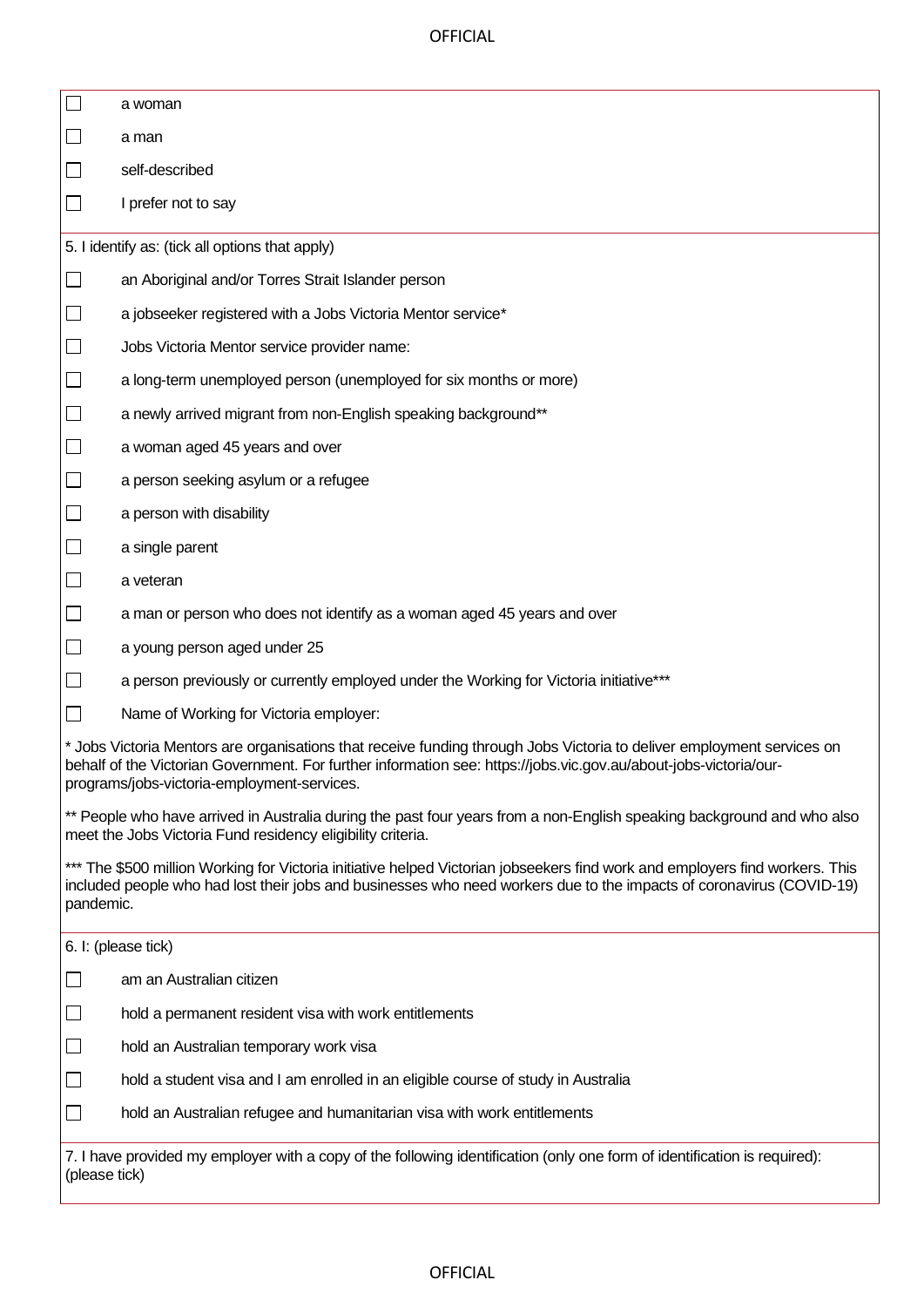**OFFICIAL** 

|                                                                                                                                                                                                                                                                                          | Australian driver licence                                                                                                                                                                                                              |  |
|------------------------------------------------------------------------------------------------------------------------------------------------------------------------------------------------------------------------------------------------------------------------------------------|----------------------------------------------------------------------------------------------------------------------------------------------------------------------------------------------------------------------------------------|--|
|                                                                                                                                                                                                                                                                                          | Pensioner concession card                                                                                                                                                                                                              |  |
| $\Box$                                                                                                                                                                                                                                                                                   | Medicare card                                                                                                                                                                                                                          |  |
| $\Box$                                                                                                                                                                                                                                                                                   | Australian visa                                                                                                                                                                                                                        |  |
| $\Box$                                                                                                                                                                                                                                                                                   | Australian passport                                                                                                                                                                                                                    |  |
| $\Box$                                                                                                                                                                                                                                                                                   | International passport                                                                                                                                                                                                                 |  |
| $\Box$                                                                                                                                                                                                                                                                                   | <b>ImmiCard</b>                                                                                                                                                                                                                        |  |
| 8. Before I started my eligible job with my current employer, I was: (please tick)                                                                                                                                                                                                       |                                                                                                                                                                                                                                        |  |
|                                                                                                                                                                                                                                                                                          | unemployed                                                                                                                                                                                                                             |  |
|                                                                                                                                                                                                                                                                                          | employed by my current employer working at least 10 hours less per week than my current job                                                                                                                                            |  |
| $\Box$                                                                                                                                                                                                                                                                                   | employed by another employer working at least 10 hours less per week than my current job                                                                                                                                               |  |
| $\Box$                                                                                                                                                                                                                                                                                   | employed under the Working for Victoria initiative                                                                                                                                                                                     |  |
|                                                                                                                                                                                                                                                                                          | employed by my current employer in a paid trial (a casual arrangement for three months or less)                                                                                                                                        |  |
| I understand and agree that: (please tick all applicable boxes)                                                                                                                                                                                                                          |                                                                                                                                                                                                                                        |  |
|                                                                                                                                                                                                                                                                                          | The information I have provided on this form is true and correct to the best of my knowledge.                                                                                                                                          |  |
| My employer will provide the Department of Jobs, Precincts and Regions with a copy of my one form of<br>identification as selected above, my payslips (issued from time to time during my employment with the employer) and a<br>copy of my current employment contract (if applicable). |                                                                                                                                                                                                                                        |  |
|                                                                                                                                                                                                                                                                                          | I give permission for my employer to provide this form and the information disclosed on this form to the Department<br>of Jobs, Precincts and Regions for the purpose of an application to the Jobs Victoria Fund.                     |  |
| programs.                                                                                                                                                                                                                                                                                | I give permission for the Department of Jobs, Precincts and Regions to contact me, and my parent/guardian (if<br>applicable), by email or telephone to check information in this form and/or to offer other Jobs Victoria services and |  |
| Employee Signature:                                                                                                                                                                                                                                                                      |                                                                                                                                                                                                                                        |  |
| Date (DD/MM/YYYY):                                                                                                                                                                                                                                                                       |                                                                                                                                                                                                                                        |  |
| If you are under the age of 15 your parent/guardian is required to provide consent.                                                                                                                                                                                                      |                                                                                                                                                                                                                                        |  |
| Parent/guardian Name:                                                                                                                                                                                                                                                                    |                                                                                                                                                                                                                                        |  |
| Parent/guardian email address or telephone number:                                                                                                                                                                                                                                       |                                                                                                                                                                                                                                        |  |
| Parent/guardian Signature:                                                                                                                                                                                                                                                               |                                                                                                                                                                                                                                        |  |
| Date (DD/MM/YYYY):                                                                                                                                                                                                                                                                       |                                                                                                                                                                                                                                        |  |
|                                                                                                                                                                                                                                                                                          |                                                                                                                                                                                                                                        |  |

## **Collection of your personal information:**

Jobs Victoria is committed to protecting personal information in accordance with Victorian privacy laws.

Jobs Victoria values the personal information you provide and protects the privacy of individuals in compliance with the Privacy and Data Protection Act 2014. Jobs Victoria and its partners collect personal information to deliver, monitor and improve the services provided under the Jobs Victoria brand.